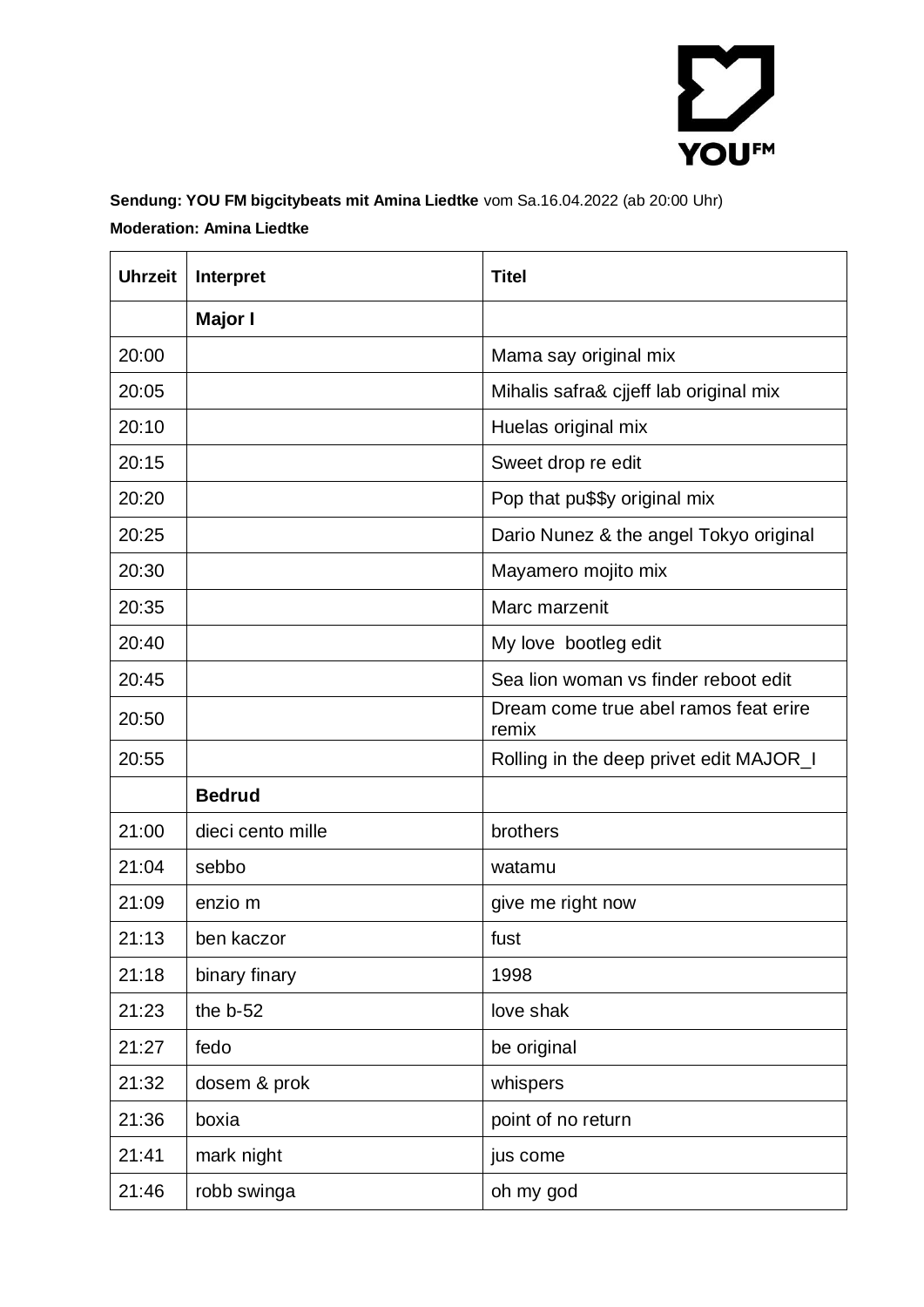## YOUFM

| 21:50 |                                                     | The Boy That Danced                     |
|-------|-----------------------------------------------------|-----------------------------------------|
| 21:55 |                                                     | Welcome to Cologne                      |
|       | <b>Dannic</b>                                       |                                         |
| 22:00 | Jodie Harsh                                         | Good Time                               |
| 22:02 | <b>Jack Wins</b>                                    | Queen                                   |
| 22:05 | Hotswing                                            | Body Movin'                             |
| 22:08 | Funkerman & Dannic                                  | Lucky Lovetalk                          |
| 22:10 | Jude & Frank & Robin Novaku                         | Kana                                    |
| 22:13 | Dennis Cartier & Aurelios                           | Ven Pa Ca                               |
| 22:16 | Bakermat ft. Elise Legrow                           | Temptation                              |
| 22:19 | Voost ft. Alix Robson                               | his Feeling                             |
| 22:21 | Kanye West ft. Post Malone & Ty<br>Dolla \$ign      | Fade                                    |
| 22:24 | Destiny's Child                                     | Lose My Breath (Angelo Morello VIP Mix) |
| 22:27 | <b>Reflekt ft. Delline Bass</b>                     | Need To Feel Loved (Dannic Remix)       |
| 22:30 | Wax Motif & longstoryshort                          | On The Low                              |
|       |                                                     |                                         |
| 22:32 | Artelax                                             | Paradise                                |
| 22:35 | Rob & Jack                                          | I Got U                                 |
| 22:38 | <b>Charles B</b>                                    | <b>Losing Control</b>                   |
| 22:41 | <b>Pitter Patter</b>                                | <b>Obligatory Work Song</b>             |
| 22:43 | <b>KURA &amp; VINNE</b>                             | We House You                            |
| 22:46 | <b>WILL K</b>                                       | Sun Is Dark                             |
| 22:49 | Dannic & Parah Dice                                 | Get Over You                            |
| 22:51 | Runge                                               | Let It Ride (Joey McCrilley Remix)      |
| 22:54 | <b>Stevie Wonder</b>                                | Sir Duke (Dannic Bootleg)               |
| 22:57 | Hurm                                                | Make It Pop                             |
|       | <b>David Guetta</b>                                 |                                         |
| 23:00 | David Guetta x Felix Da House-<br>cat x Miss Kittin | Silver Screen (Shower Scene) [Club Mix] |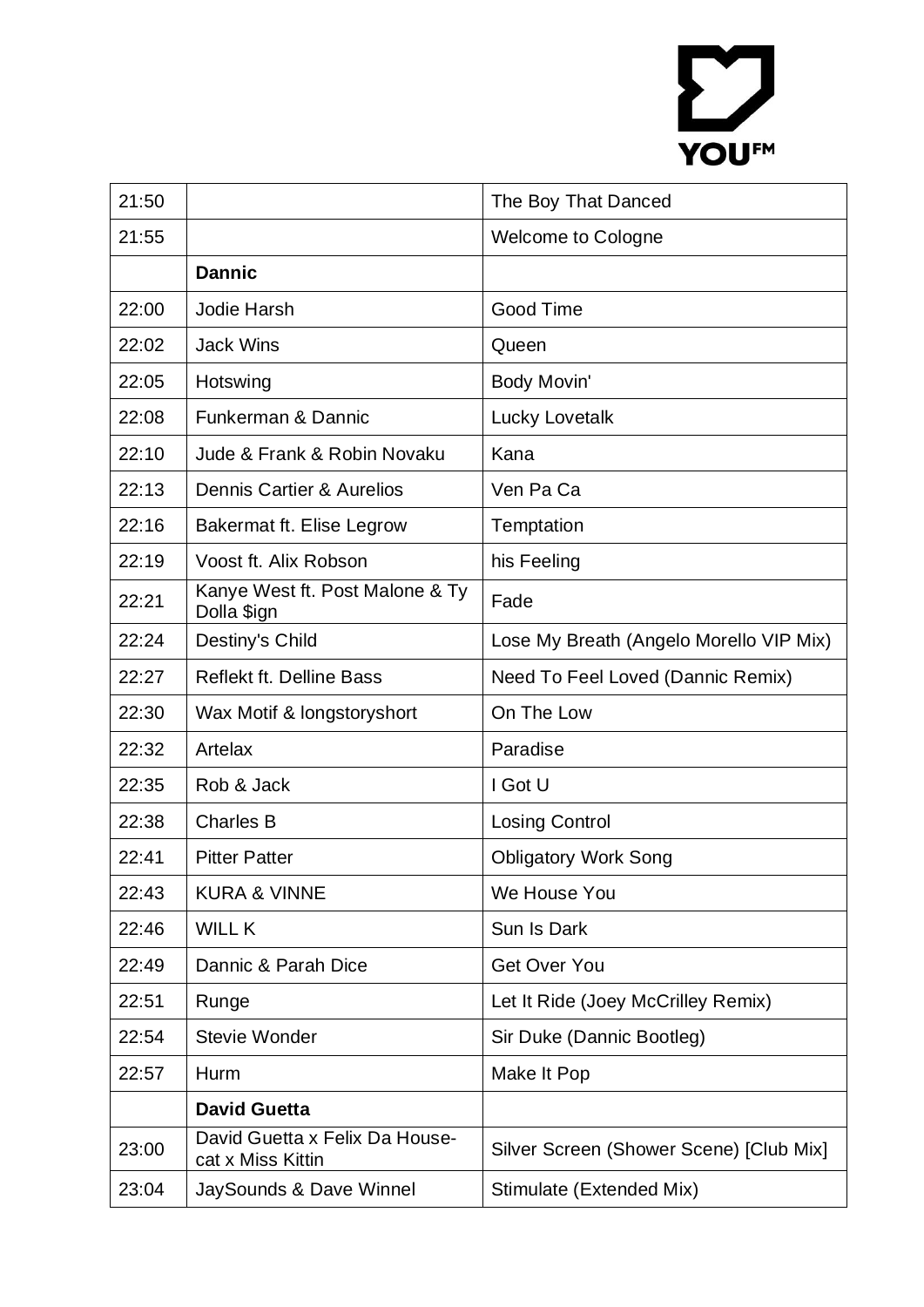## YOUFM

| 23:09 |                                   | Saltwater (Martin Wright Mix)               |
|-------|-----------------------------------|---------------------------------------------|
| 23:13 | Matt Sassari                      | Give It To Me (VIP Edit)                    |
| 23:18 | Spada & Lauren L'aimant           | Gone (Extended Mix)                         |
| 23:23 | <b>GALAFUNK</b>                   | <b>Byte</b>                                 |
| 23:27 | Jack Back + Citizen Kain + Kiko   | <b>Untitled</b>                             |
| 23:32 | <b>Jack Back</b>                  | Feeling (Extended Mix)                      |
| 23:36 | <b>Friend Within</b>              | Why Don't We Go Somewhere [Love &<br>Other] |
| 23:41 | Low Steppa & Saison               | Dig Deep (Extended Mix)                     |
| 23:46 | Ali Wilson & Matt Smallwood       | Canadian Geese (Extended Mix)               |
| 23:50 | <b>GAWP</b>                       | Burning Inside (Extended Mix)               |
| 23:55 | CID, Joshwa                       | How We Do (Original Mix)                    |
| 00:00 | <b>Roger Sanchez</b>              |                                             |
|       | <b>Future of House</b>            |                                             |
| 01:00 | Post Malone & The Weeknd          | One Right Now (No Thanks Remix)             |
| 01:02 | <b>The Chainsmokers</b>           | High (Don Diablo Remix)                     |
| 01:05 | RetroVision                       | Feel It                                     |
| 01:08 | JustLuke & WATEVA ft. SHIRA       | Lunacy                                      |
| 01:11 | SIKS & JANEE ft. Jordan Grace     | Belong                                      |
| 01:14 | Mike Williams ft. Zack Hall       | <b>Pretty Little Words</b>                  |
| 01:17 | Tom Budin & Castion               | F.U.N                                       |
| 01:19 | Bancali & M7STIC                  | Feel It                                     |
| 01:22 | Jonas Blue & Sevenn               | Angles                                      |
| 01:25 | <b>KLP</b>                        | <b>Busy Dancing</b>                         |
| 01:28 | Dannic & Parah Dice               | Get Over You                                |
| 01:31 | Jonas Aden                        | <b>Young God</b>                            |
| 01:34 | Cat Dealers & FTampa & Span-      | <b>Club Addict</b>                          |
|       | kox                               |                                             |
| 01:37 | <b>Dillon Francis &amp; VINNE</b> | Once Again                                  |